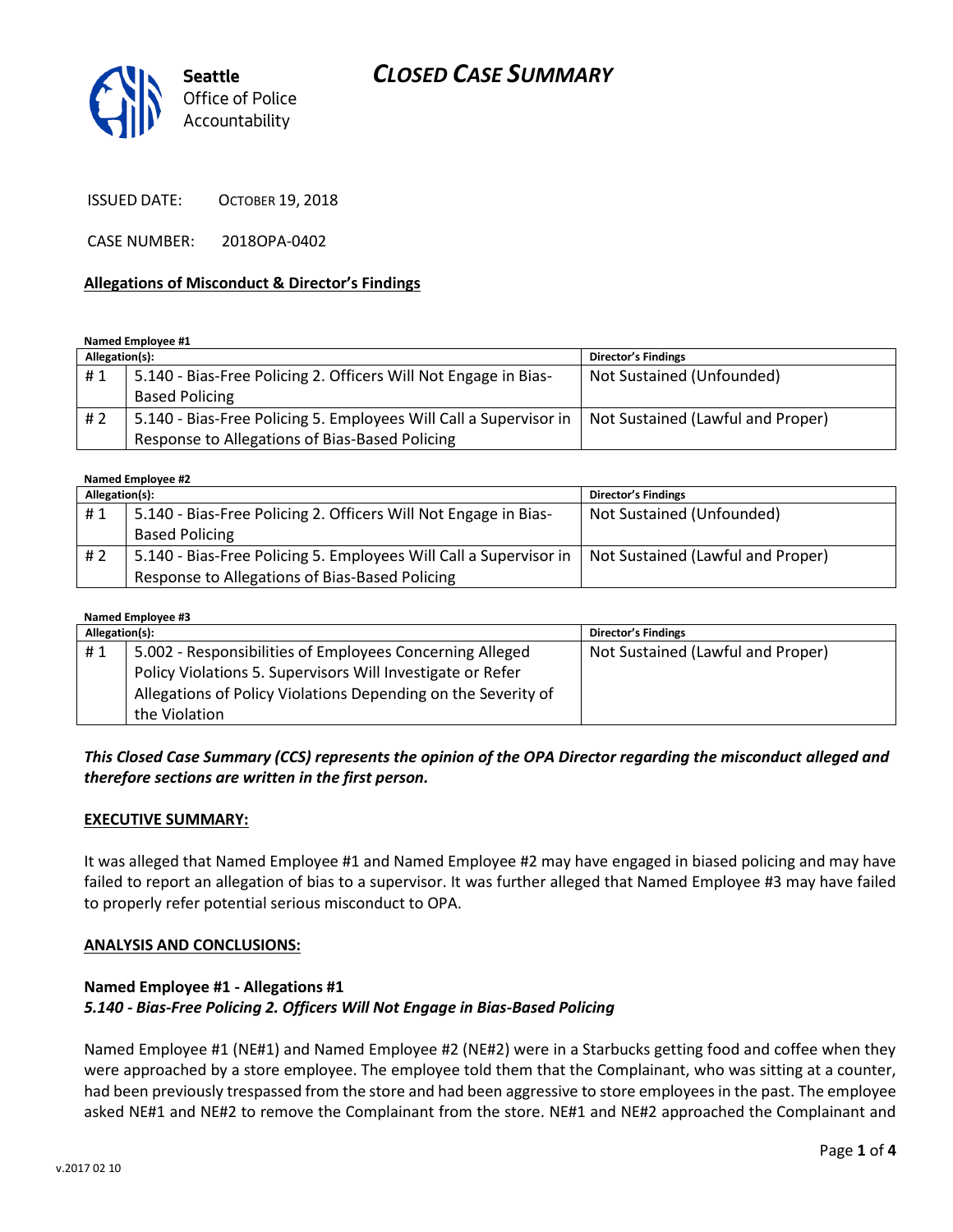

## *CLOSE CASE SUMMARY*

OPA CASE NUMBER: 2018OPA-0402

engaged him in conversation. They asked him to leave the store, but he refused. From my review of the video, the Complainant appeared to be in crisis. In later video taken at the precinct, he made a statement suggesting that he had a meth addiction.

The officers tried to reason with the Complainant to leave the store for nearly seven minutes. Approximately five minutes into those efforts, the Complainant stood up. However, two minutes later, he started walking towards the back of the store. While the video became obscured at that point by NE#1's positioning, the Complainant grabbed NE#1's coffee. NE#1 asked the Complainant what he was doing and told him to stop. NE#1 explained that, at this time, the Complainant had picked up his coffee and he was concerned that the Complainant would throw it on the officers or others in the store. This concern was corroborated by NE#2, as well as by one of the store employees who was interviewed by OPA. The officers then used force to take the Complainant down to the ground in a controlled fashion.

After the force was used, the Complainant was placed under arrest. At that time, he started the following to NE#1 and NE#2: "I hate you, I hate you, you fucking racist." At the time these statements were made, the Complainant had been engaged in constant conversation, which NE#2 described as rambling.

NE#1 recalled hearing the statements but did not believe that they constituted an allegation of biased policing against him and NE#2. NE#2 stated that he did not recall hearing the statements. Neither officer reported the statements to a supervisor.

SPD policy prohibits biased policing, which it defines as "the different treatment of any person by officers motivated by any characteristic of protected classes under state, federal, and local laws as well other discernible personal characteristics of an individual." (SPD Policy 5.140.) This includes different treatment based on the race of the subject. (*See id*.)

Based on OPA's review of the evidence, there is no indication that either NE#1 or NE#2 engaged in biased policing. The Complainant was arrested based on his conduct, which was confirmed by Department video, not because of his race or membership in any protected class. For these reasons, I recommend that this allegation be Not Sustained -Unfounded as against NE#1 and NE#2.

### Recommended Finding: **Not Sustained (Unfounded)**

## **Named Employee #1 - Allegation #2** *5.140 - Bias-Free Policing 5. Employees Will Call a Supervisor in Response to Allegations of Bias-Based Policing*

SPD Policy 5.140-POL-5 requires employees to call a supervisor in response to allegations of biased policing. This includes providing sufficient information to the supervisor to allow a determination as to what occurred and what the nature of the bias allegation is. (SPD Policy 5.140-POL-5.)

This allegation was classified against NE#1 and NE#2 based on their collective failure to notify a supervisor of the Complainant's comments and, specifically, the Complainant's statement that the officers were "racist." As discussed above, NE#2 claimed not to have heard the statement. NE#1 acknowledged that he heard the statement but denied that it was a valid allegation of bias.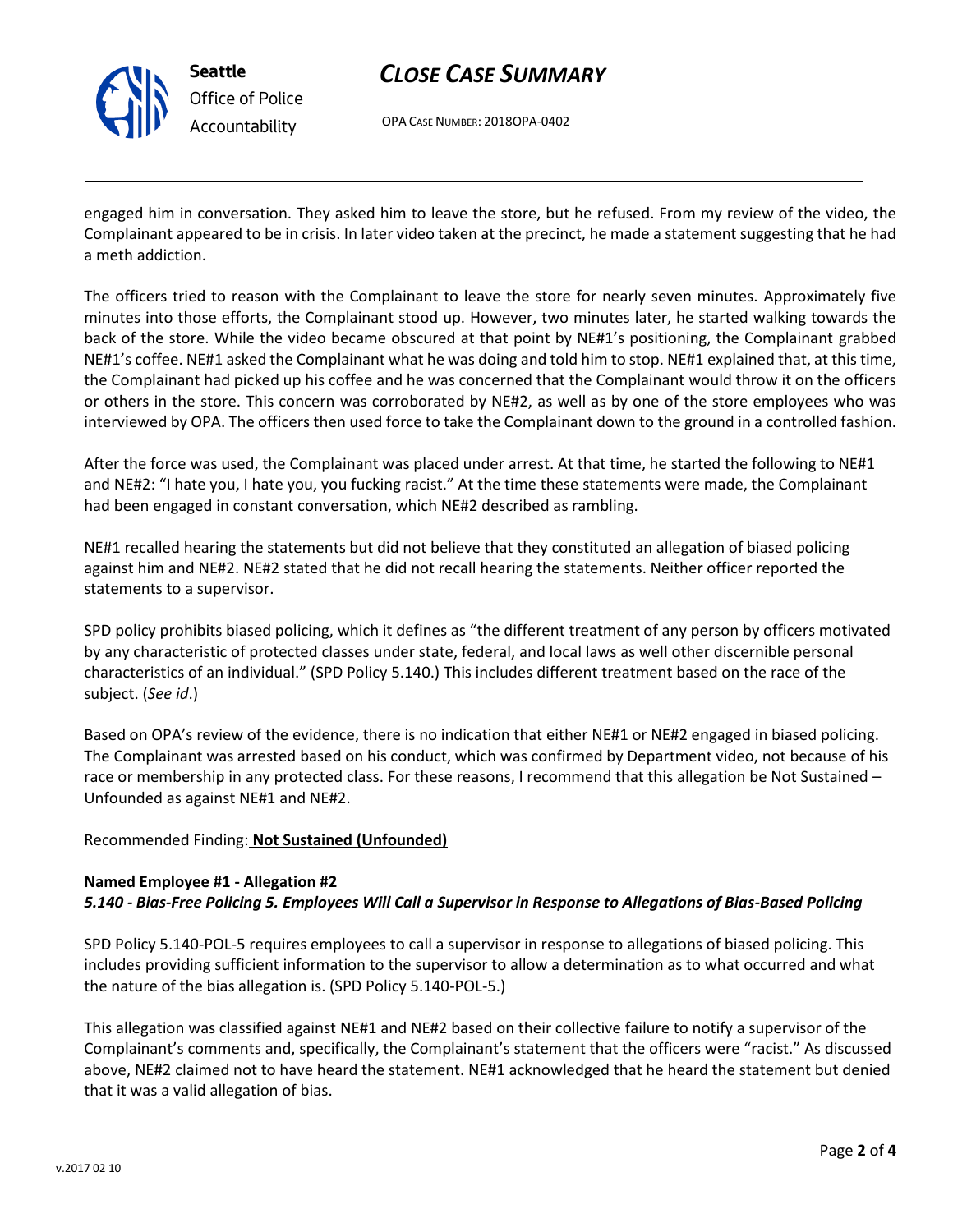

## *CLOSE CASE SUMMARY*

OPA CASE NUMBER: 2018OPA-0402

Based on the circumstances of this case and given the context of the Complainant's statement, I agree with NE#1. From my review of the Department video, it appears that the Complainant's statement was borne more out of anger with the officers than out of a true belief that they had been "racist" towards him. Notably, both the Complainant and the officers were White. As such, it is unclear how either officer had acted with racism towards the Complainant in this instance.

Ultimately, while best practice would have been to notify a supervisor of what the Complainant said, especially since the officers were required to screen both the arrest and the force anyway, I do not feel that it was unreasonable when the officers did not do so. Again, I do not believe that the Complainant was making a valid allegation of biased policing against the officers that was required to be reported and investigation.

For these reasons, I recommend that this allegation be Not Sustained – Lawful and Proper as against both NE#1 and NE#2.

Recommended Finding: **Not Sustained (Lawful and Proper)**

## **Named Employee #2 - Allegations #1** *5.140 - Bias-Free Policing 2. Officers Will Not Engage in Bias-Based Policing*

For the same reasons as stated above (*see* Named Employee #1, Allegation #1), I recommend that this allegation be Not Sustained – Unfounded.

### Recommended Finding: **Not Sustained (Unfounded)**

### **Named Employee #2 - Allegation #2** *5.140 - Bias-Free Policing 5. Employees Will Call a Supervisor in Response to Allegations of Bias-Based Policing*

For the same reasons as stated above (*see* Named Employee #1, Allegation #1), I recommend that this allegation be Not Sustained – Unfounded.

### Recommended Finding: **Not Sustained (Lawful and Proper)**

### **Named Employee #3 - Allegations #1**

### *5.002 - Responsibilities of Employees Concerning Alleged Policy Violations 5. Supervisors Will Investigate or Refer Allegations of Policy Violations Depending on the Severity of the Violation*

SPD Policy 5.002-POL-5 requires supervisors who become aware of a potential policy violation to investigate or refer the allegations depending on their severity. Minor allegations of misconduct may be investigated by a supervisor, while allegations of serious misconduct – such as biased policing – must be referred to OPA. (*See* SPD Policy 5.002- POL-5.)

It was alleged that Named Employee #3 (NE#3) violated this policy when he initiated a bias review and a Frontline Investigation into NE#1's and NE#2's failure to summon a supervisor to the scene based on the Complainant's statement, but did not make an OPA referral for biased policing.